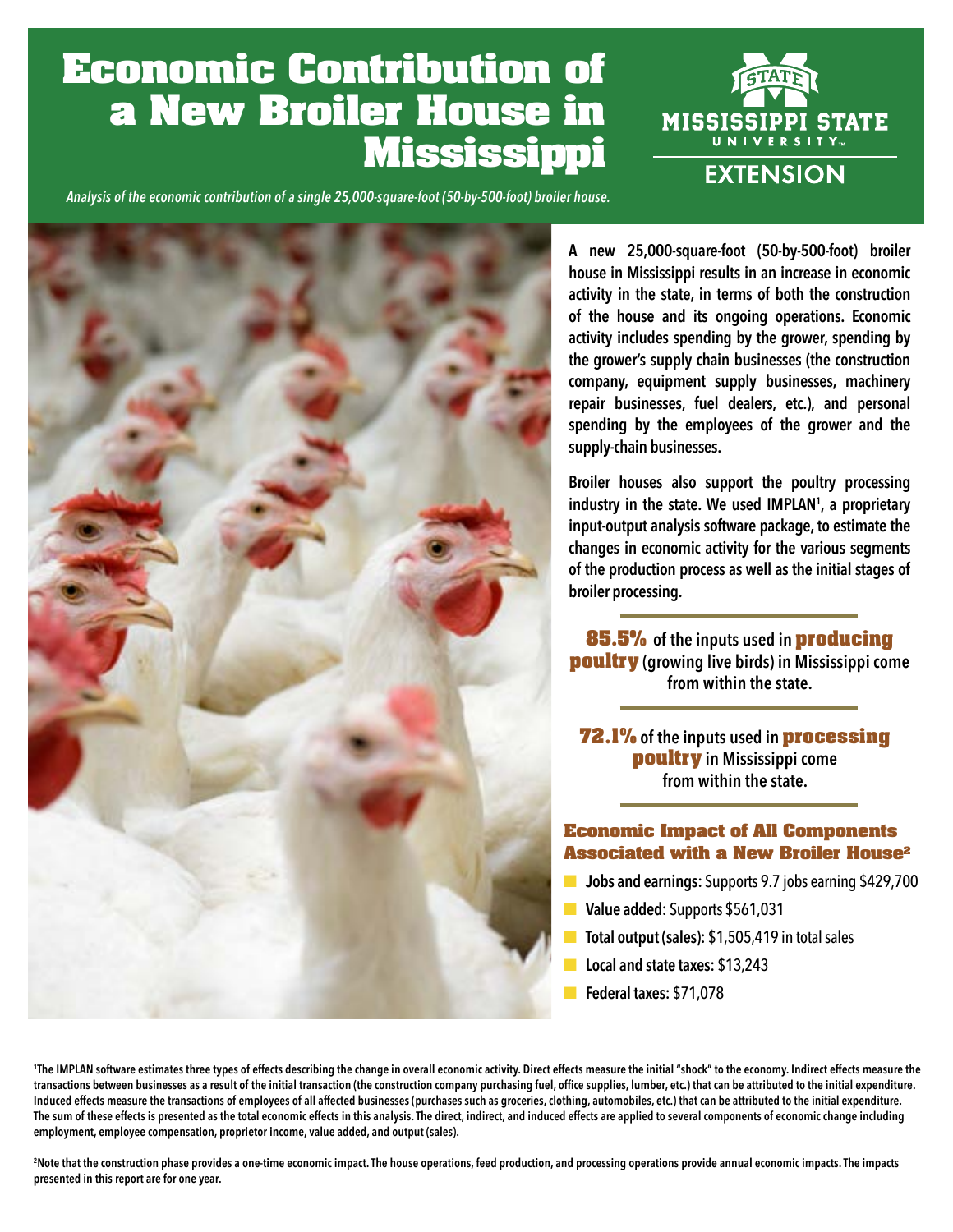

## **Construction Phase**

- **Jobs and earnings:** Supports 5.6 jobs earning \$237,701
- **Value added:** \$302,209 of value-added activity
- **Total output (sales): \$623,754 in total sales**
- **Local and state taxes: \$23,159**
- **Federal taxes:** \$40,817



# **Feed Production**

- Each broiler house annually uses \$93,090 of Mississippi-produced **corn and soybeans.** 
	- 72.8 percent of the corn used for Mississippi's poultry production industry comes from within the state.
	- 49.8 percent of the soybeans used for Mississippi's poultry production industry comes from within the state.
- **Jobs and earnings:** Supports 1.1 jobs earning \$69,535
- **Value added:** \$77,692 of value-added activity
- **Total output (sales): \$178,937 in total sales**
- **Local and state taxes:** (\$23,554)<sup>3</sup>
- **Federal taxes:** \$6,068

# **House Operations**

- Each broiler house annually produces 976,800 pounds of live birds.
- **Jobs and earnings:** Supports 0.4 jobs earning \$12,052
- **Value added:** \$19,605 of value-added activity
- **Total output (sales): \$106,593 in total sales**
- **Local and state taxes: \$1,987**
- **Federal taxes:** \$2,347



## **Processing**

- Whole bird processing from the annual production from each broiler house supports **2.6 jobs** earning **\$110,412**.
- **Value added:** \$161,525 of value-added activity
- **Total output (sales): \$596,135 in total sales**
- **Local and state taxes:** \$11,651
- **Federal taxes:** \$21,846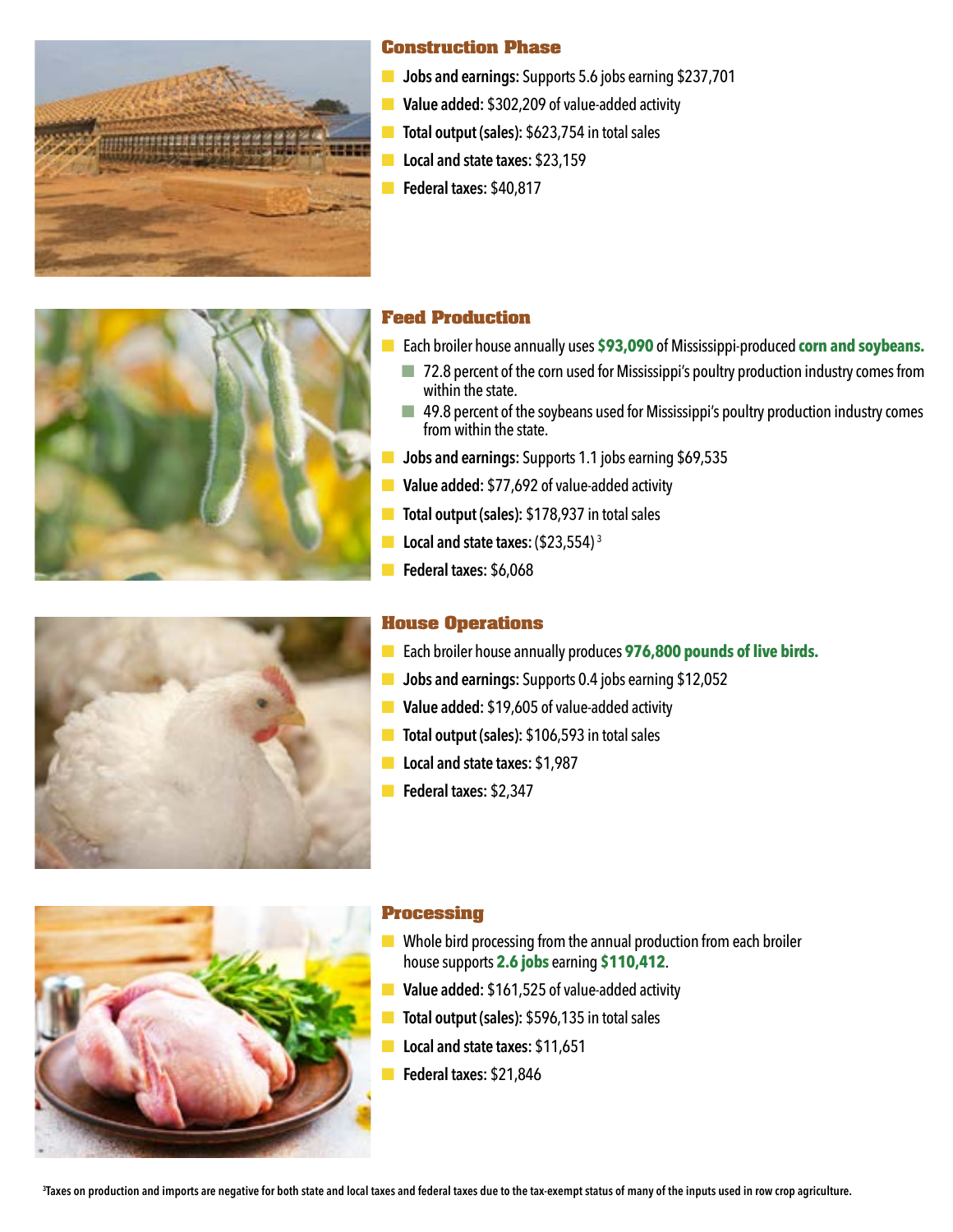

The following are the top 10 Mississippi industries most impacted in terms of value added as the result of the new construction of a single poultry house (excluding the construction sector):

| <b>Industry</b>                                                    | <b>Value Added</b> |
|--------------------------------------------------------------------|--------------------|
|                                                                    |                    |
| Monetary authorities and depository credit intermediation  \$4,897 |                    |
|                                                                    |                    |
|                                                                    |                    |
|                                                                    |                    |
| Wholesale - Other durable goods merchant wholesalers \$3,457       |                    |
|                                                                    |                    |
|                                                                    |                    |
|                                                                    |                    |
|                                                                    |                    |

The following are the top 10 Mississippi industries most impacted in terms of value added as the result of a single broiler house's operations for one year (excluding poultry processing, poultry and egg production, oilseed farming, and grain farming):

| <b>Industry</b>                                                   | <b>Value Added</b> |
|-------------------------------------------------------------------|--------------------|
|                                                                   |                    |
|                                                                   |                    |
|                                                                   |                    |
| Wholesale - Other nondurable goods merchant wholesalers \$5,769   |                    |
|                                                                   |                    |
| Monetary authorities and depository credit intermediation \$3,189 |                    |
|                                                                   |                    |
|                                                                   |                    |
|                                                                   |                    |
|                                                                   |                    |

#### **Assumptions**

- Construction costs are estimated as **\$375,000** per 25,000-square-foot broiler house.
- A single 25,000-square-foot broiler house earns **\$160,593** in annual total revenue.
- Cutout percentage for processing purposes is 82 percent.
- Processing values are based on a 5-year USDA average (2017–20) price for poultry without giblets. Processing estimates are based on a whole bird with no further processing or value-added activities.
- Value added attributable to the various sectors being analyzed in this publication (construction, feed production, house operations, and initial process for a single 25,000-square-foot broiler house) is the difference between the industry's total output and the cost of its intermediate inputs (goods and services purchased from other industries or imported into the state).

#### **References**

USDA. *Poultry – Production and Value.* 2017–21 Summaries. Washington, D.C.

IMPLAN. [www.implan.com.](http://www.implan.com) Huntersville, NC.

## Decision Innovation Solutions.

*Economic Impact of a New Broiler House in Alabama.* Alabama Cooperative Extension Service. Publication ANR-2462.